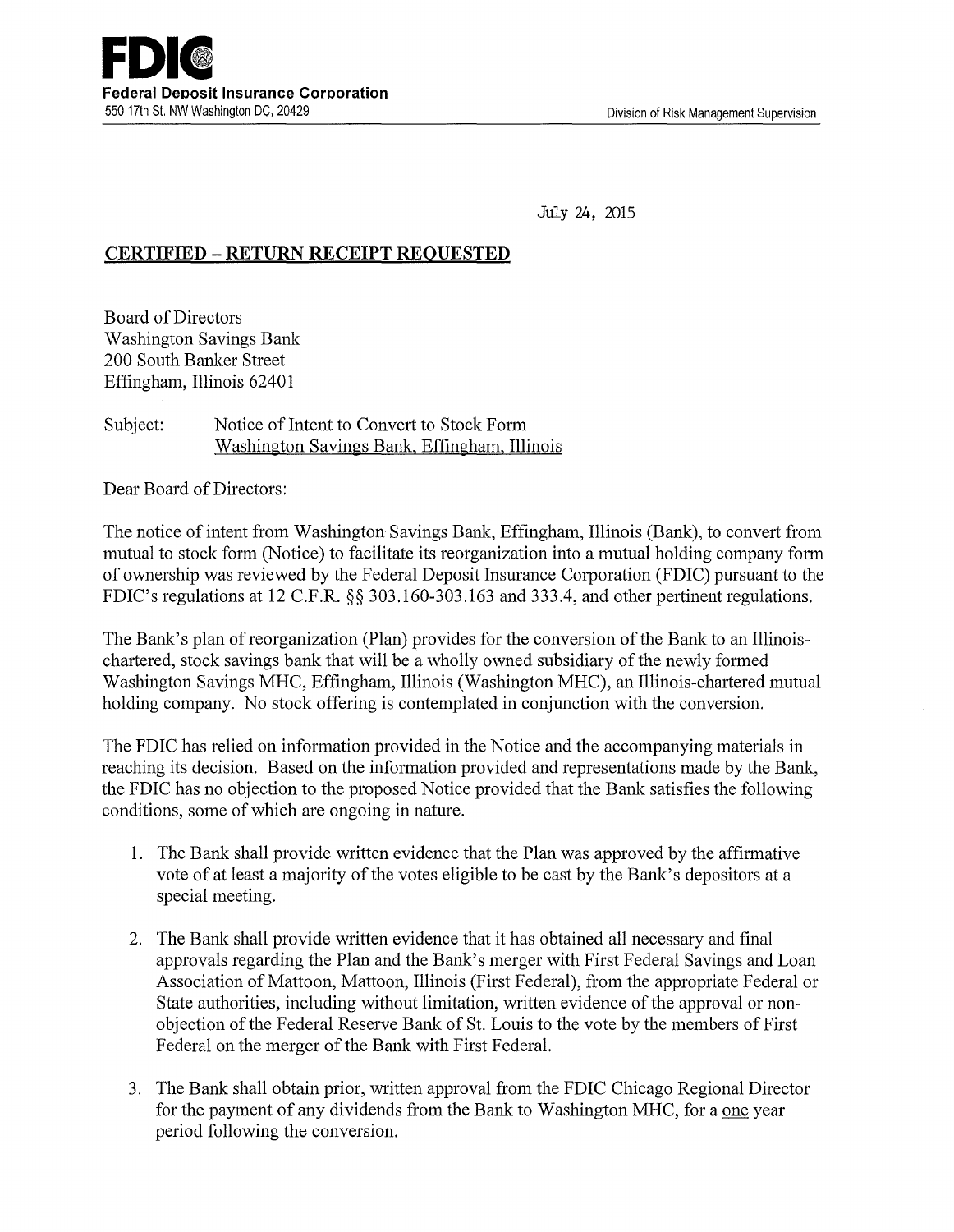- 4. Except for the issuance of stock to Washington MHC and the contribution of that stock by Washington MHC to the Bank, no shares of stock of the Bank shall be sold, transferred, or otherwise disposed of, to any person (including any Employee Stock Ownership Plan) unless prior notice is provided to, and non-objection is received from, the FDIC Chicago Regional Director.
- 5. Prior to a sale, transfer or other disposition of any shares of the Bank by Washington MHC to any person (including any Employee Stock Ownership Plan) or a conversion of Washington MHC, to stock form, the Bank shall provide written notification to the FDIC Chicago Regional Director and provide the FDIC with copies of all documents filed with the State and Federal banking and/or securities regulators in connection with any sale, transfer, disposition, or conversion.
- 6. Should any shares of stock of the Bank be issued to persons other than Washington MHC, any dividends waived by Washington MHC must be retained by the Bank and segregated, earmarked, or otherwise identified on its books and records. Such amounts must be taken into account in any valuation of the institution and factored into the calculation used in establishing a fair and reasonable basis for exchanging shares in any subsequent conversion of Washington MHC to stock form. Such amounts shall not be available for payment to or the value thereof transferred to minority shareholders, by any means, including through dividend payments or at liquidation.
- 7. Except for the planned addition of Mr. Jon Spitz as senior vice president and Mr. Terry Reel as vice president to the Bank, both as senior executive officers, and the addition of Jon Spitz, Gary Patrem, Paul McKillip, and Tom Neimeyer to the Bank's board of directors, any change in proposed senior executive officers or the board of directors, prior to the consummation of the proposed transaction, will render this approval null and void unless such proposal is approved by the FDIC Chicago Regional Director prior to the consummation of the proposed transaction.
- 8. For a period of three (3) years after the consummation of the proposed transaction, any material deviation from the Bank's business plan submitted to the FDIC, will require prior written approval of the FDIC Chicago Regional Director prior to implementation of such material deviation from the business plan.
- 9. The Bank acknowledges that this letter of non-objection from the FDIC is conditioned on the facts and circumstances as currently known to the FDIC, and the Bank shall notify the FDIC Chicago Regional Director as soon as the Bank becomes aware of, or should have reason to become aware of, any material events prior to the consummation of the Plan.
- 10. Until the Plan is consummated, the FDIC has the right to alter, suspend, or withdraw its non-objection should any interim development be deemed to warrant such action.